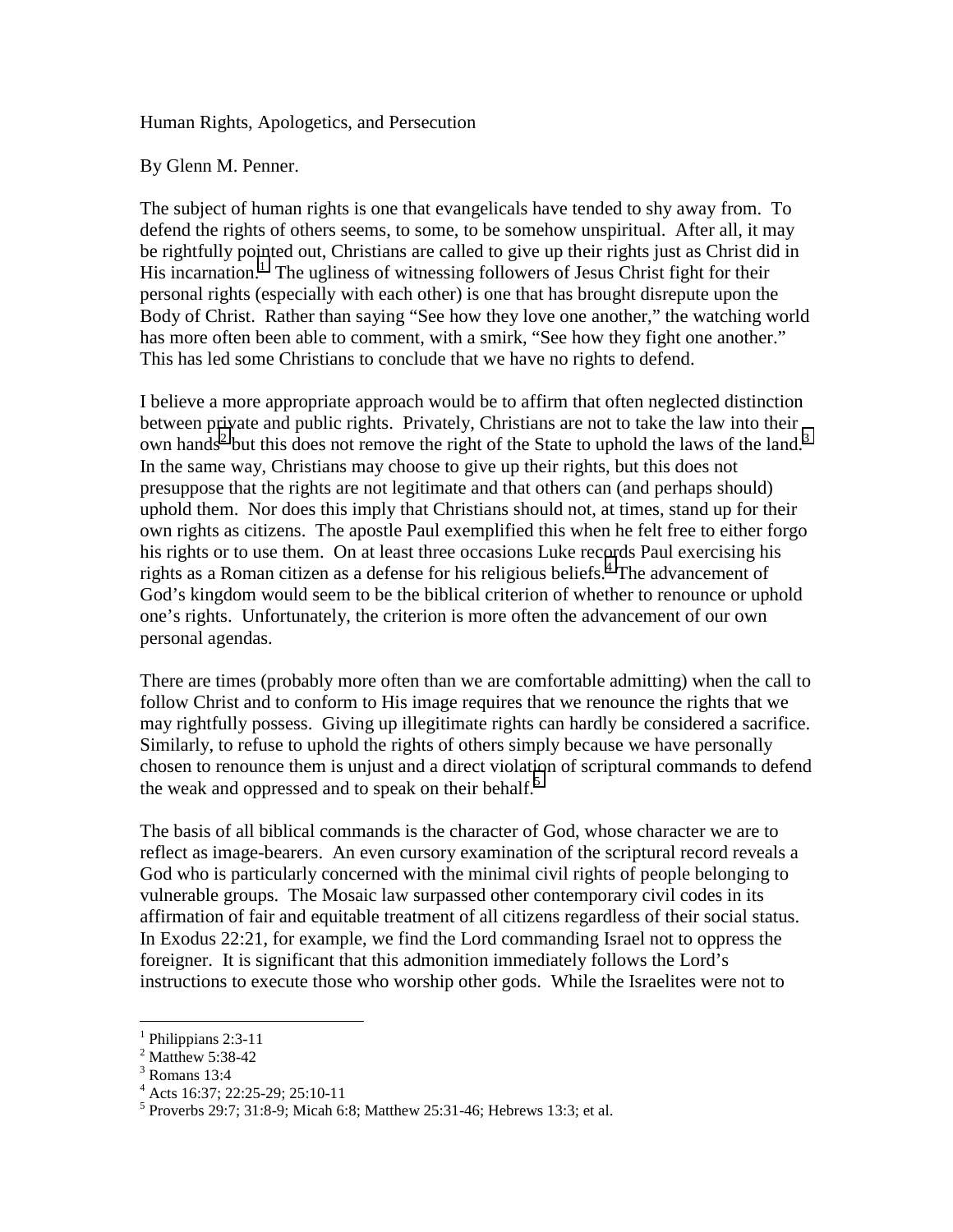worship foreign deities, they were not to oppress the foreigner himself. This implies permission for the foreigner to continue his or her religious practice in Israel. Only when the foreigner's religious practice involved such heinous customs as child sacrifice was this religious liberty to be restricted.<sup>6</sup> God's people were to keep themselves separate from false religious systems of their day, yet without violating the rights of those whom they knew to be wrong.

The basis for a Christian view of human rights is largely based, however, not on a specific biblical proof text but on a biblical view of mankind. As a bearer of the image of God, however, marred by sin, individuals are worthy of respect and possessors of dignity. To disrespect the image bearer is to disrespect the one whose image is being represented.<sup>7</sup> Exemplified by the Creator's willingness to allow false religious beliefs to continue unpunished for the present, Christians uphold the right for the individual or group to be wrong. Therein lies the difference between evangelism and proselytism. Religious coercion is a violation of an individual's God-given right to choose one's own belief system, even if it is incorrect, morally repugnant and inconsistent with the general and special revelation of God. So long as religious practice does not violate the rights of others, it should be not interfered with. This does not negate the importance of apologetics and evangelism. It does call us, however, to use methods that respect the rights of others to be wrong, if they persist in upholding their beliefs.

To that end, it should not come as a surprise to learn that countries that have historically been influenced by a strong Christian worldview (and Protestantism in particular) consistently maintain the highest levels of religious liberty for its citizens.<sup>8</sup> Of course, such freedom has not always been consistently upheld. The brutal persecution of Anabaptists during the Reformation is only one tragic example of how Christians have failed to consistently practice a biblical view of religious liberty. Evangelicals continue to be persecuted in parts of Latin America in the name of Roman Catholicism, just as they do in Ethiopia in the name of Ethiopian Orthodoxy. Recent developments in Europe should cause Christians great concern, as western European states (e.g. Belgium, Austria, Germany, and France) have passed legislation restricting the activities and existence of new, non-orthodox religions or "sects." In their antipathy to these new faiths, evangelical minorities tend to get lumped together with groups that are genuinely dangerous. In eastern Europe, governments are increasingly restricting the activities and existence of any religious groups that challenges the hegemony of the historically dominant one.

Christians should be concerned when they hear of the persecution of non-orthodox groups such as Jehovah's Witnesses, Mormons, Hare Krishna, or Scientologists because in many cases, evangelicals are also being misconstrued as being similar to these groups in the minds of the legislators and the general public. But whereas these non-orthodox groups seldom suffer persecution quietly without their co-religionists from North America, in particular, rising to their support and lobbying on their behalf, Christians, on

 $\overline{a}$ 

<sup>6</sup> Leviticus 20:2

 $7$  James 3:9

<sup>8</sup> Paul Marshall, *Religious Freedom in the World Today* (Broadman & Holman, 2000): 20.